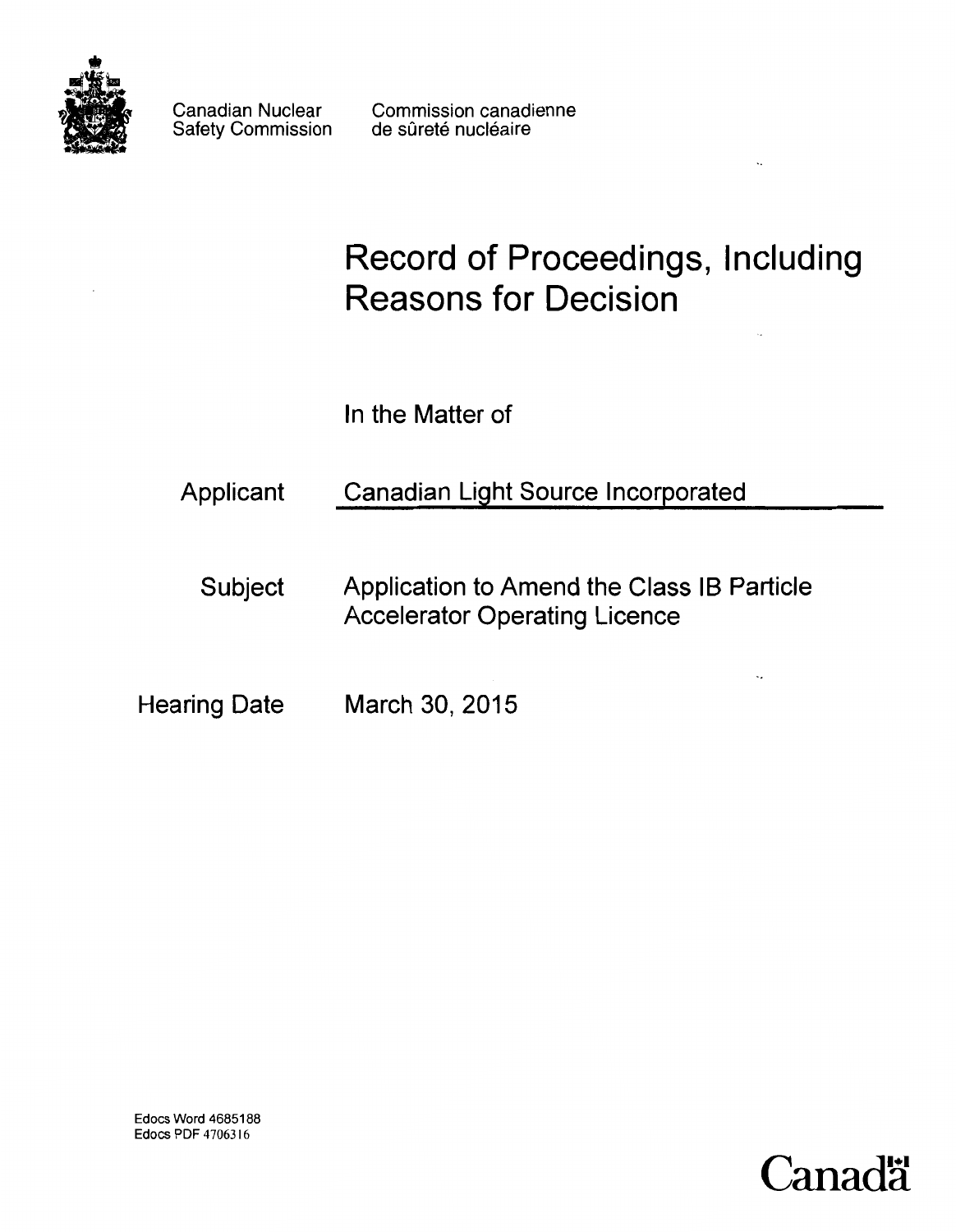# **RECORD OF PROCEEDINGS**

| Applicant:            | Canadian Light Source Incorporated                                                 |
|-----------------------|------------------------------------------------------------------------------------|
| Address/Location:     | 44 Innovation Boulevard, Saskatoon, Saskatchewan,<br><b>S7N 2V3</b>                |
| Purpose:              | Application to Amend the Class IB Particle Accelerator<br><b>Operating Licence</b> |
| Application received: | October 29, 2014 and March 11, 2015                                                |
| Date of hearing:      | March 30, 2015                                                                     |
| Location:             | Canadian Nuclear Safety Commission (CNSC)<br>280 Slater St., Ottawa, Ontario       |
| Members present:      | M. Binder, Chair                                                                   |

**Licence:** Amended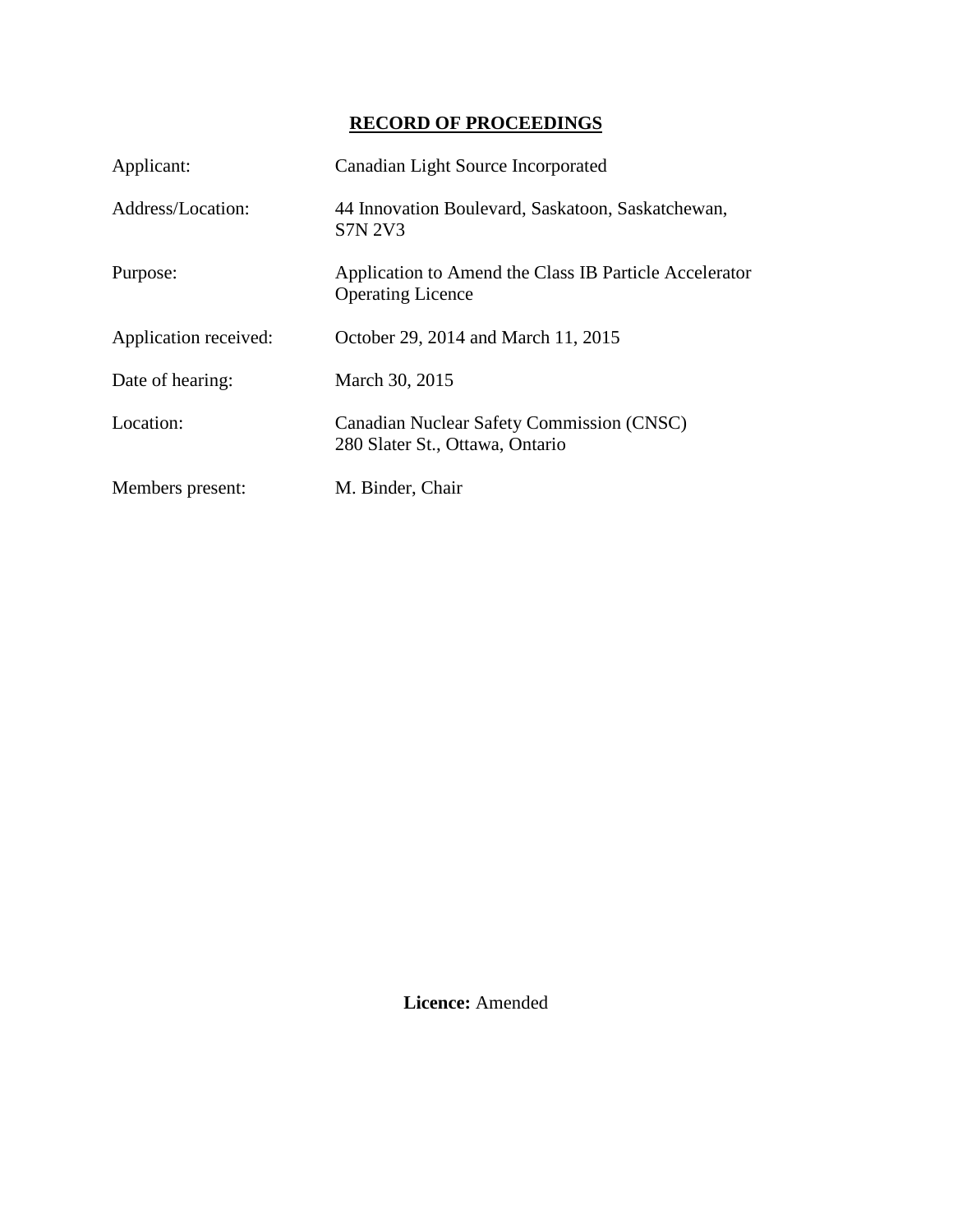# **Table of Contents**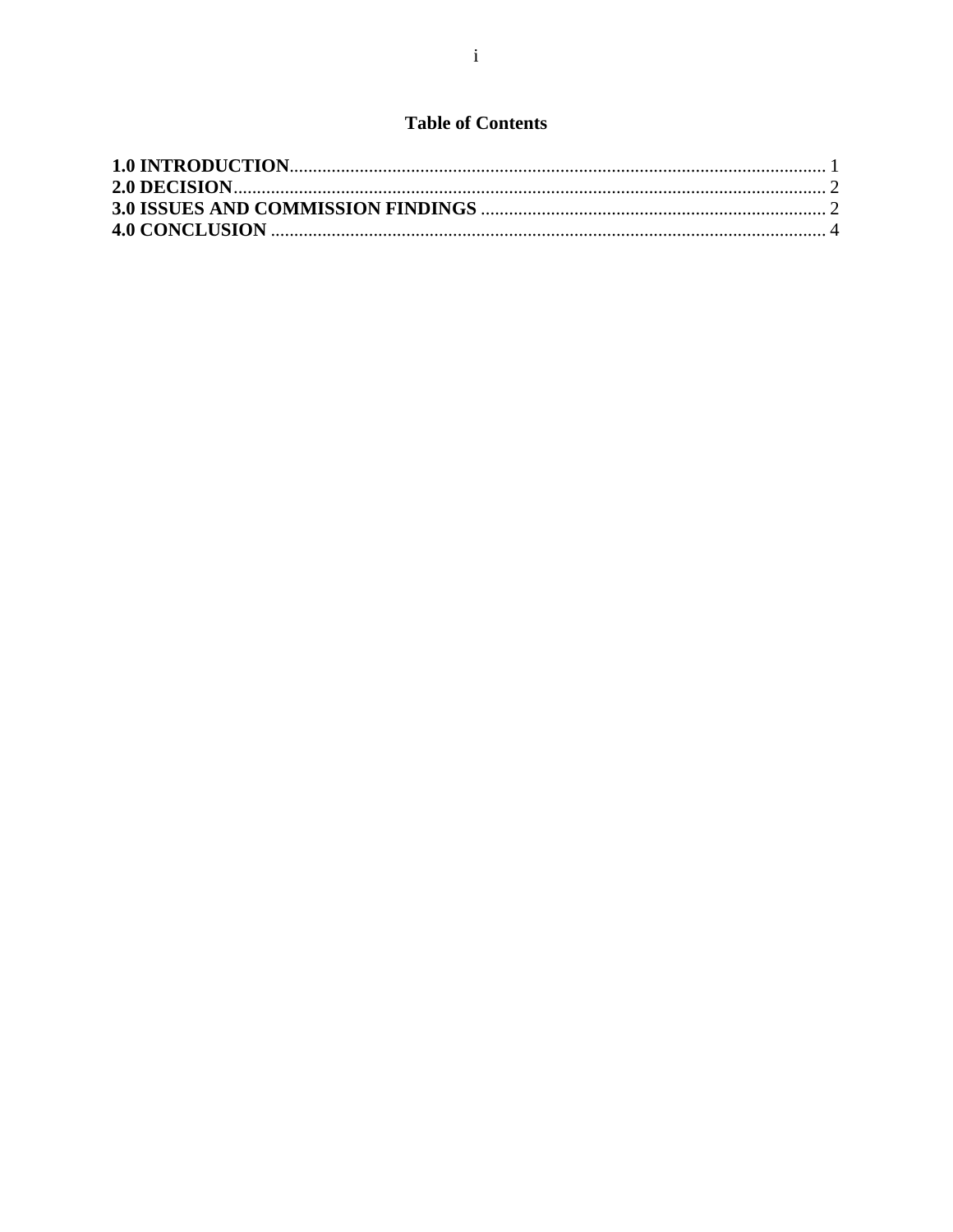## <span id="page-3-0"></span>**1.0 INTRODUCTION**

- 1. Canadian Light Source Incorporated (CLSI) has submitted a request to the Canadian Nuclear Safety Commission<sup>[1](#page-3-1)</sup> (CNSC), under subsection 24(2) of the *Nuclear Safety and Control Act<sup>[2](#page-3-2)</sup>* (NSCA), for two amendments to the Particle Accelerator Operating Licence for its Class IB synchrotron facility located in Saskatoon, Saskatchewan. The current licence, PA1OL-02.00/2022, expires on May 31, 2022.
- 2. CLSI is requesting a licence amendment to authorize the processing of nuclear substances at its synchrotron facility. The amendment would add the verb "process" to section IV) c) of the licence and the word "processing" to licence condition 5.3.When CLSI's current licence was issued in May 2012, the processing of nuclear substances was not conducted at the synchrotron facility. However, CLSI recently constructed a laboratory in this facility for the processing of unsealed nuclear substances and is now seeking to amend its licence to authorize this proposed activity.
- 3. The second requested licence amendment is to update the address on CLSI's licence for its synchrotron facility. The synchrotron facility is located on the campus of the University of Saskatchewan. Although the physical location of the facility has not changed, the road infrastructure surrounding the facility was recently modified by the City of Saskatoon, resulting in a change of street name and postal code for the facility.

#### Issue

- 4. In considering the application, the Commission was required to decide, pursuant to subsection 24(4) of the NSCA:
	- a) if CLSI is qualified to carry on the activity that the amended licence would authorize; and
	- b) if, in carrying on that activity, CLSI would make adequate provision for the protection of the environment, the health and safety of persons and the maintenance of national security and measures required to implement international obligations to which Canada has agreed.

## Panel

5. Pursuant to section 22 of the NSCA, the President of the Commission established a Panel of the Commission to review the application. The Commission, in making its decision, considered information presented for a hearing based on written materials held on March 30, 2015 in Ottawa, Ontario. The Commission considered written submissions

<span id="page-3-1"></span><sup>&</sup>lt;u>.</u> <sup>1</sup> The *Canadian Nuclear Safety Commission* is referred to as the "CNSC" when referring to the organization and its staff in general, and as the "Commission" when referring to the tribunal component.<br><sup>2</sup> Statutes of Canada (S.C.) 1997, chapter (c.) 9.

<span id="page-3-2"></span>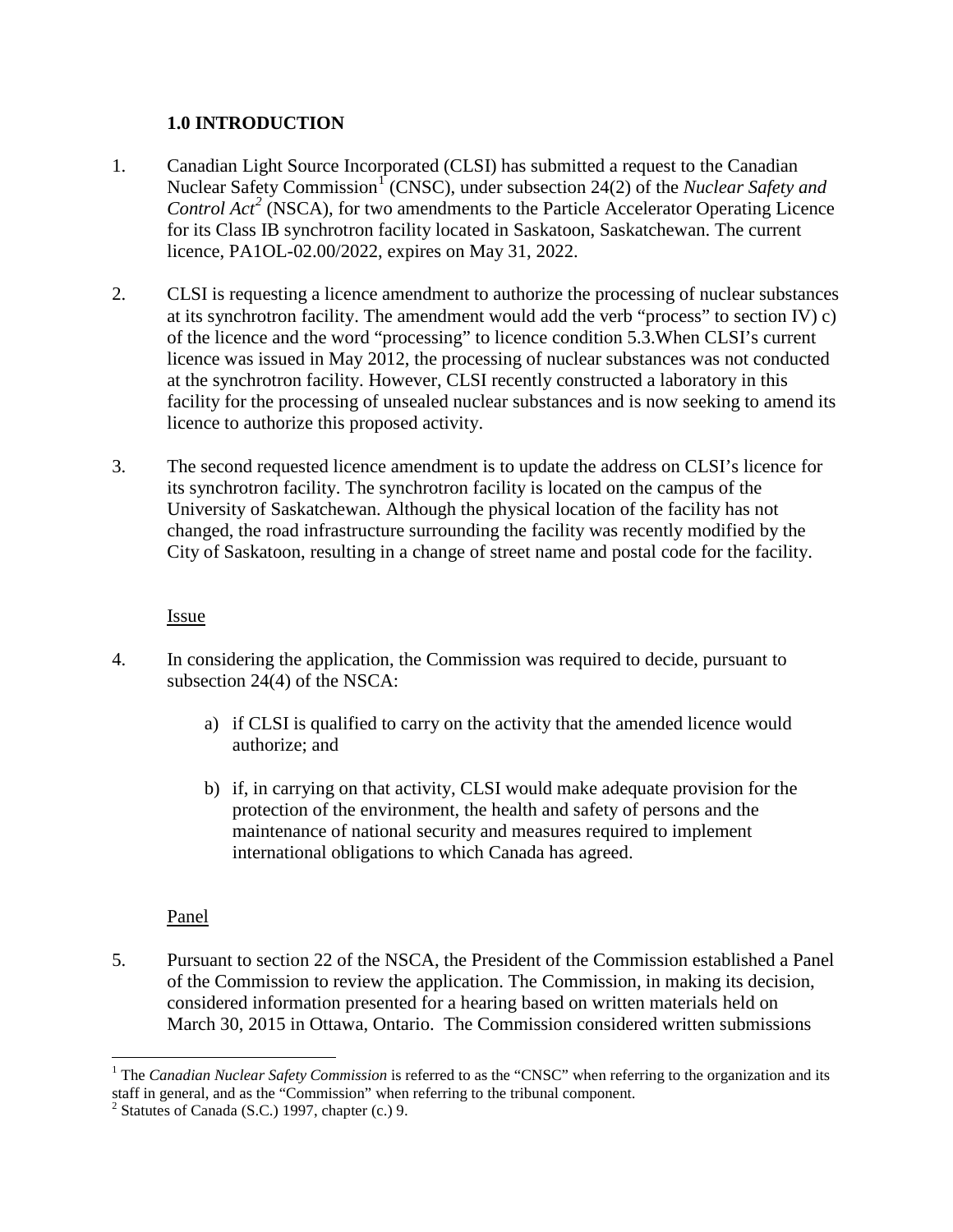#### from CLSI (CMD 15-H106.1) and CNSC staff (CMD 15-H106).

# <span id="page-4-0"></span>**2.0 DECISION**

6. Based on its consideration of the matter, as described in more detail in the following sections of this *Record of Proceedings*, the Commission concludes that CLSI has met the conditions of subsection 24(4) of the NSCA. Therefore,

> the Commission, pursuant to section 24 of the *Nuclear Safety and Control Act*, amends the Particle Accelerator Operating Licence PA1OL-02.00/2022 issued to Canadian Light Source Incorporated for its Class IB synchrotron facility located in Saskatoon, Saskatchewan. The amended licence, PA1OL-02.01/2022, is valid until May 31, 2022.

7. The Commission includes in the licence the conditions as recommended by CNSC staff in CMD 15-H106.

## <span id="page-4-1"></span>**3.0 ISSUES AND COMMISSION FINDINGS**

Authorization to Permit the Processing of Nuclear Substances

- 8. CNSC staff submitted that, while the construction of a laboratory does not require a licence, the processing of a nuclear substance is an activity for which a licence is required under paragraph  $26(b)^3$  $26(b)^3$  of the NSCA. The requirements related to site description and room design fall under paragraphs 3(1)(d) and 3(1)(l) of the *Nuclear Substances and Radiation Devices Regulations*[4](#page-4-3) .
- 9. The amendment of CLSI's Class IB Particle Accelerator Operating Licence is required since the current licence does not authorize the licensee to process nuclear substances and this amendment can only be authorized by the Commission.
- 10. CLSI submitted that it had constructed an Industrial Science Laboratory in its synchrotron facility. CLSI proposes to use this room as a 'basic level laboratory.' CNSC staff noted that this is the lowest risk classification for a nuclear substance laboratory under CNSC GD-52, *Design Guide for Nuclear Substance Laboratories and Nuclear Medicine Rooms[5](#page-4-4)* and provided information about the low risk nature of this classification.

-

<span id="page-4-2"></span><sup>3</sup> Paragraph 26(b) of the *Nuclear Safety and Control Act* states: "Subject to the regulations, no person shall, except in accordance with a licence, mine, produce, refine, convert, enrich, process, reprocess, package, transport, manage, store or dispose of a nuclear substance."<br><sup>4</sup> SOR/2000-207.<br><sup>5</sup> CNSC Regulatory Guidance Document GD-52, "Design Guide for Nuclear Substance Laboratories and Nuclear

<span id="page-4-4"></span><span id="page-4-3"></span>Medicine Rooms", 2010.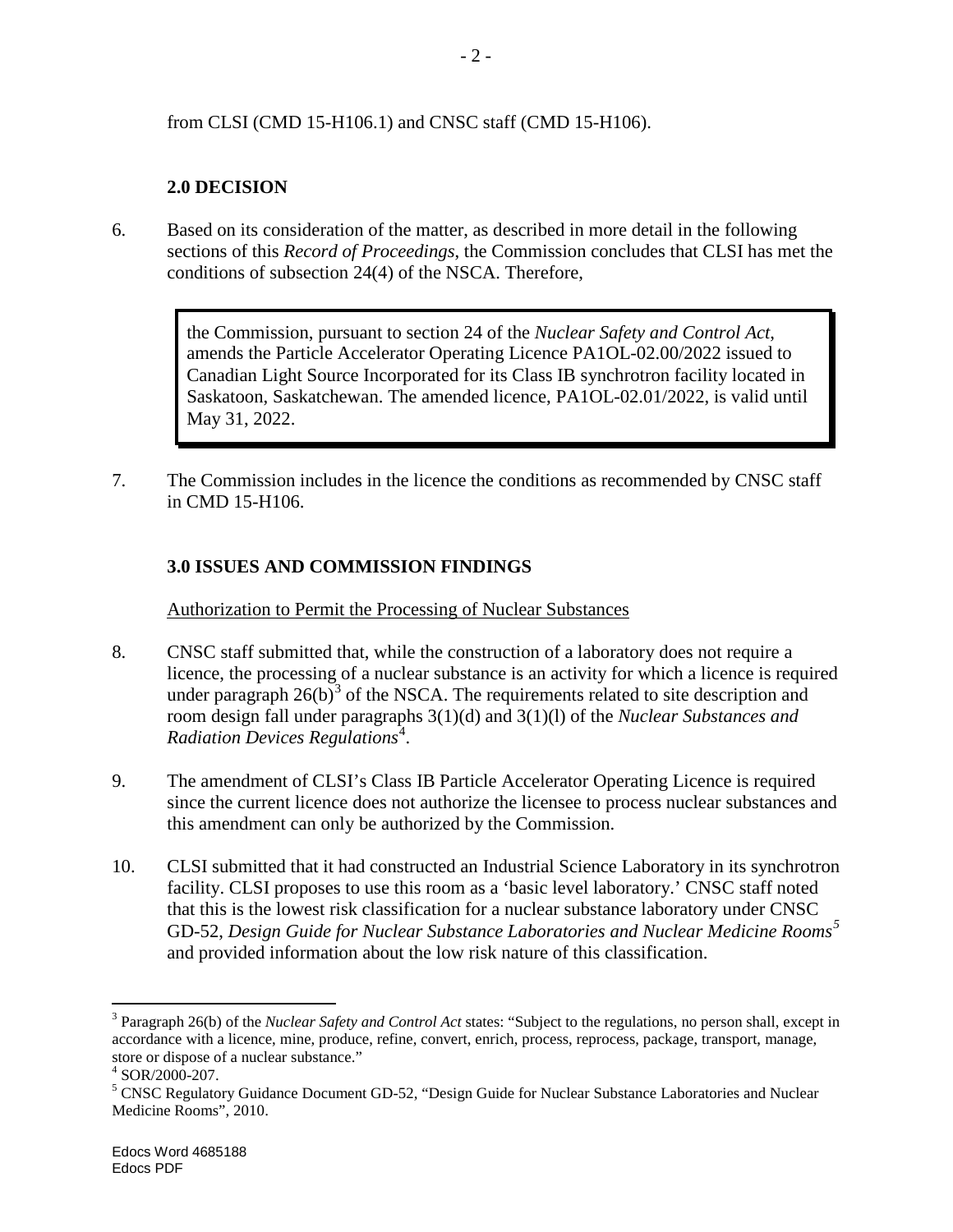- 11. In its amendment application, CLSI submitted a complete nuclear substance laboratory design assessment form for a basic level laboratory, based on the approach provided in GD-52. CNSC staff submitted that it had also conducted an inspection at CLSI in May 2014 when the construction of the laboratory was nearly completed. During the inspection, CNSC staff assessed the laboratory against the design submitted by CLSI and concluded that, at that time, CLSI satisfied the design requirements detailed in GD-52. CNSC staff further noted that it has reviewed the final laboratory design and information submitted by CLSI in its licence amendment request and concluded that CLSI has satisfied all of the design guidelines provided in GD-52.
- 12. CNSC staff submitted that CLSI operates the Medical Isotope Project (MIP), a Class II electron accelerator facility, under a separate CNSC Class II Nuclear Facility Licence at the same location as the synchrotron accelerator facility. Using 95% enriched molybdenum-100 ( $^{100}$ Mo) targets, CLSI produces radioactive molybdenum-99 ( $^{99}$ Mo), the parent isotope of technetium-99m. After the <sup>99</sup>Mo has been extracted by an external laboratory, the proposed nuclear substance processing laboratory will allow CLSI to safely recover non-radioactive  $100$ Mo from the used targets and recycle it into new targets for the MIP. Since trace amounts of radioactive <sup>99</sup>Mo may still be present in the used targets, recycling them constitutes the processing of nuclear substances.
- 13. CLSI submitted that the laboratory would also be used to prepare radioactive samples for experiments carried out in the synchrotron beamline. These samples would typically be tailing pond samples from mines, containing uranium in the form of slurry. CNSC staff noted that the laboratory would process no more than 16 kBq of natural uranium at any time.
- 14. As part of its licence amendment application, CLSI submitted to CNSC staff a complete set of nuclear substance processing and contamination control procedures for the laboratory and proposed activities. CNSC staff reviewed this supporting documentation and concluded that it meets the requirements of subparagraph 4(a)(iii) of the *Radiation Protection Regulations[6](#page-5-0)* .
- 15. CNSC staff reviewed the application and concluded that the proposed nuclear substance processing laboratory is a low risk activity and does not include any additional or unusual hazards.

# Modification of CLSI Address

16. CLSI submitted that the City of Saskatoon recently modified road infrastructure on the campus of the University of Saskatchewan. Although the physical location of the CLSI facility did not change, its street address changed from 101 Perimeter Road, Saskatoon, Saskatchewan, S7N 0X4 to 44 Innovation Boulevard, Saskatoon, Saskatchewan, S7N 2V3. CLSI requested an update to the address on its licence.

<span id="page-5-0"></span> $6$  SOR/2000-203.  $\overline{a}$